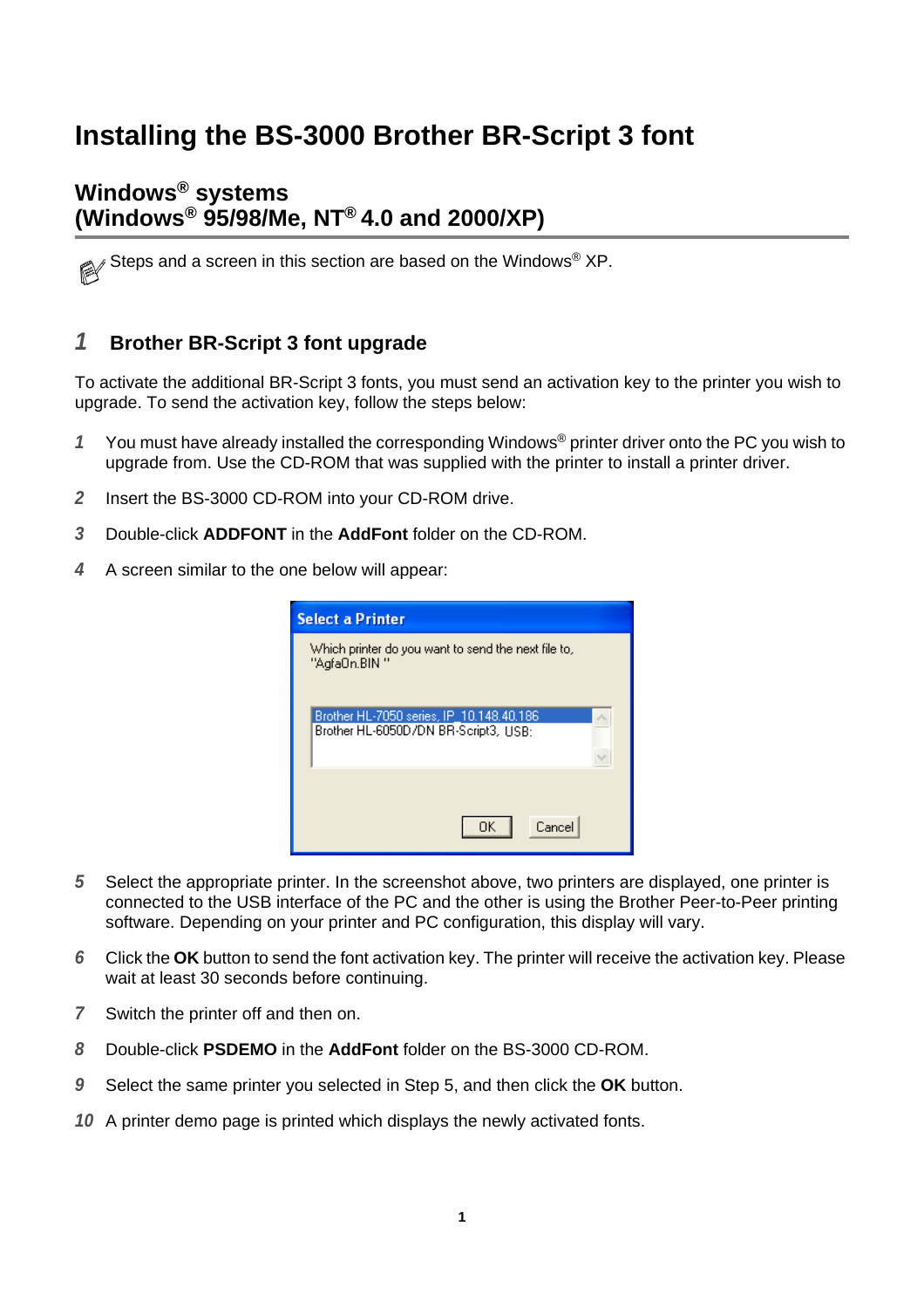### **2 Install the BR-Script 3 PPD file**

Now that the internal printer fonts are activated, we recommend you install the BR-Script 3 PPD file onto your computer. This updated driver file will allow you to select the Internal printer fonts from your Windows® applications.

#### **Please note:**

We recommend you install the BR-Script 3 PPD file if you wish to print using the BRScript 3 emulation. If you are using PCL drivers, proceed to the TrueType<sup>®</sup> installation procedure. If you are unsure which driver you are using (PCL or BR-Script) look at the printer drivers installed on your PC, if the printer driver name ends with **BR-Script** you are using the Brother's PostScript® emulation driver and should proceed with this part of the BS-3000 installation.

- **1** Insert the BS-3000 CD-ROM into your CD-ROM drive.
- **2** Click the **Start** button and select **Printers and Faxes**.
- **3** Click **Add a Printer**.
- **4** Click the **Next** button until the **Install Printer Software** screen appears.
- **5** Select **Have Disk...**
- **6** Click the **Browse...** button.
- **7** Open the following folder on the CD. **Driver** / (**Printer model name**) / (**OS name**) / (**Your language name**)

For example: **Driver** / **HL-8050N** / **WIN2K\_XP** / **English** if you have a Windows® XP PC and a Brother HL-8050N printer.

- **8** Click the **OK** button.
- **9** Follow the instructions on the screen.

# **3 Install the TrueType® Fonts**

The BS-3000 CD-ROM also contains the newly activated fonts in a TrueType<sup>®</sup> format. These TrueType<sup>®</sup> fonts can be used by Windows® applications without the installation of a PPd file. By installing the TrueType® fonts you are able to see how the document you are working on will appear on the printed page, as the TrueType® screen fonts accurately represent the fonts that are stored within the printer.

- **1** Insert the BS-3000 CD-ROM into your CD-ROM drive.
- **2** Run the **SETUP.EXE** program which is located in the **Fonts** / **DISK1** folder.
- **3** Follow the instruction on the screen.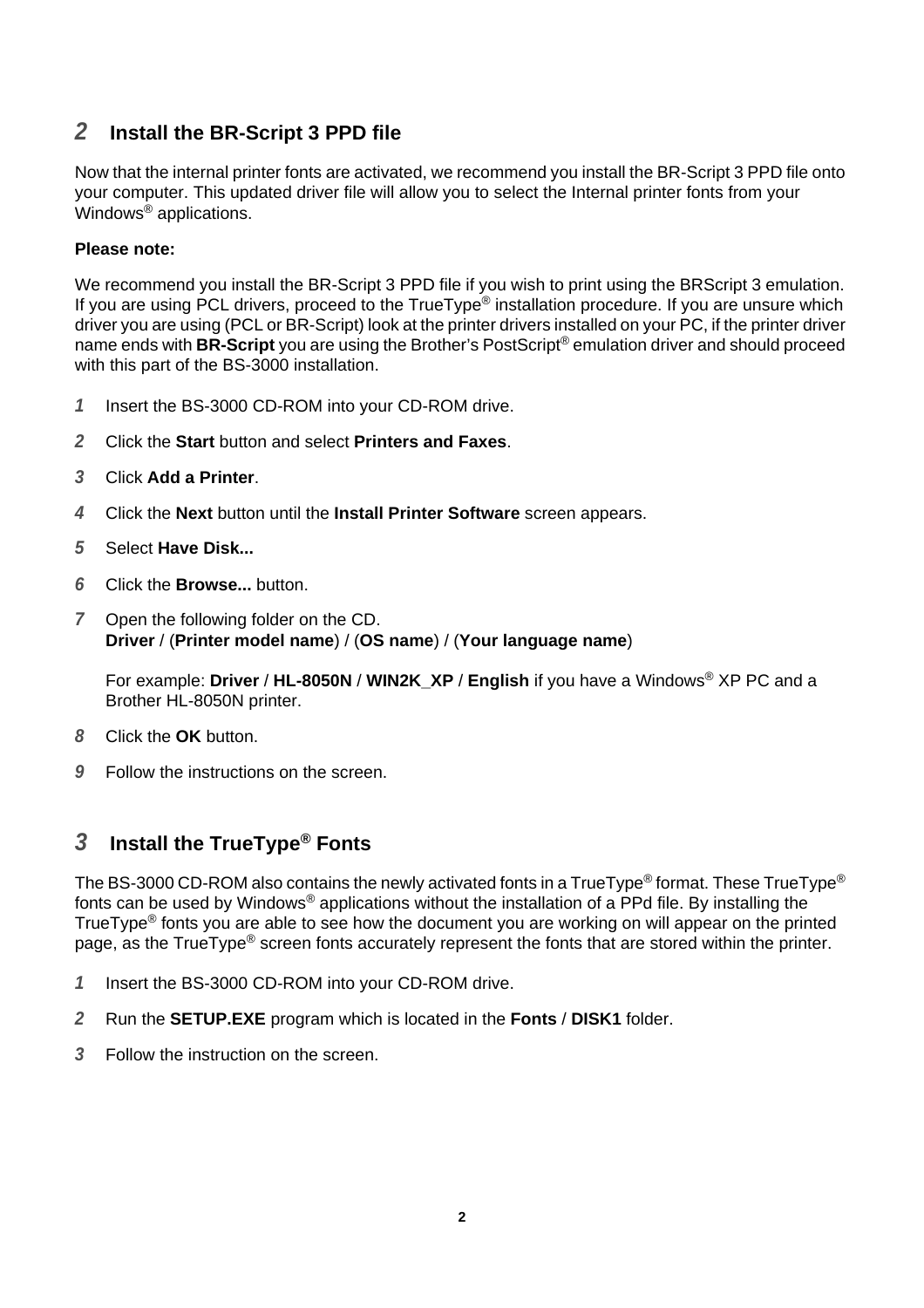Steps and a screen in this section are based on the Mac OS<sup>®</sup> X 10.2.

### **1 Brother BR-Script 3 Font Upgrade**

To activate the additional BR-Script 3 fonts, you must send an activation key to the printer you wish to upgrade (if you already sent the activation key from a PC system, you do not need to send it again from your Macintosh® system). To send the activation key, follow the steps below:

- **1** Insert the BS-3000 CD-ROM into your CD-ROM drive.
- **2** Double-click **ADDFONT** in the **AddFont** folder on the CD-ROM.
- **3** A screen similar to the one below appears:



- **4** Select the appropriate Brother printer from the list. Network connected Brother printers appear as **BRN\_xxxxxx\_P1\_AT** where **xxxxxx** is the last six digits of the Ethernet address (MAC address).
- **5** Click **Add Font** to send the font activation key. The printer will receive the activation key. Please wait at least 30 seconds before continuing.
- **6** Switch the printer off and then on.
- **7** Double-click **PSDEMO** in the **AddFont** folder in the BS-3000 CD-ROM.
- **8** Select the same printer you have selected in Step 4.
- **9** A printer demo page is printed which displays the newly activated fonts.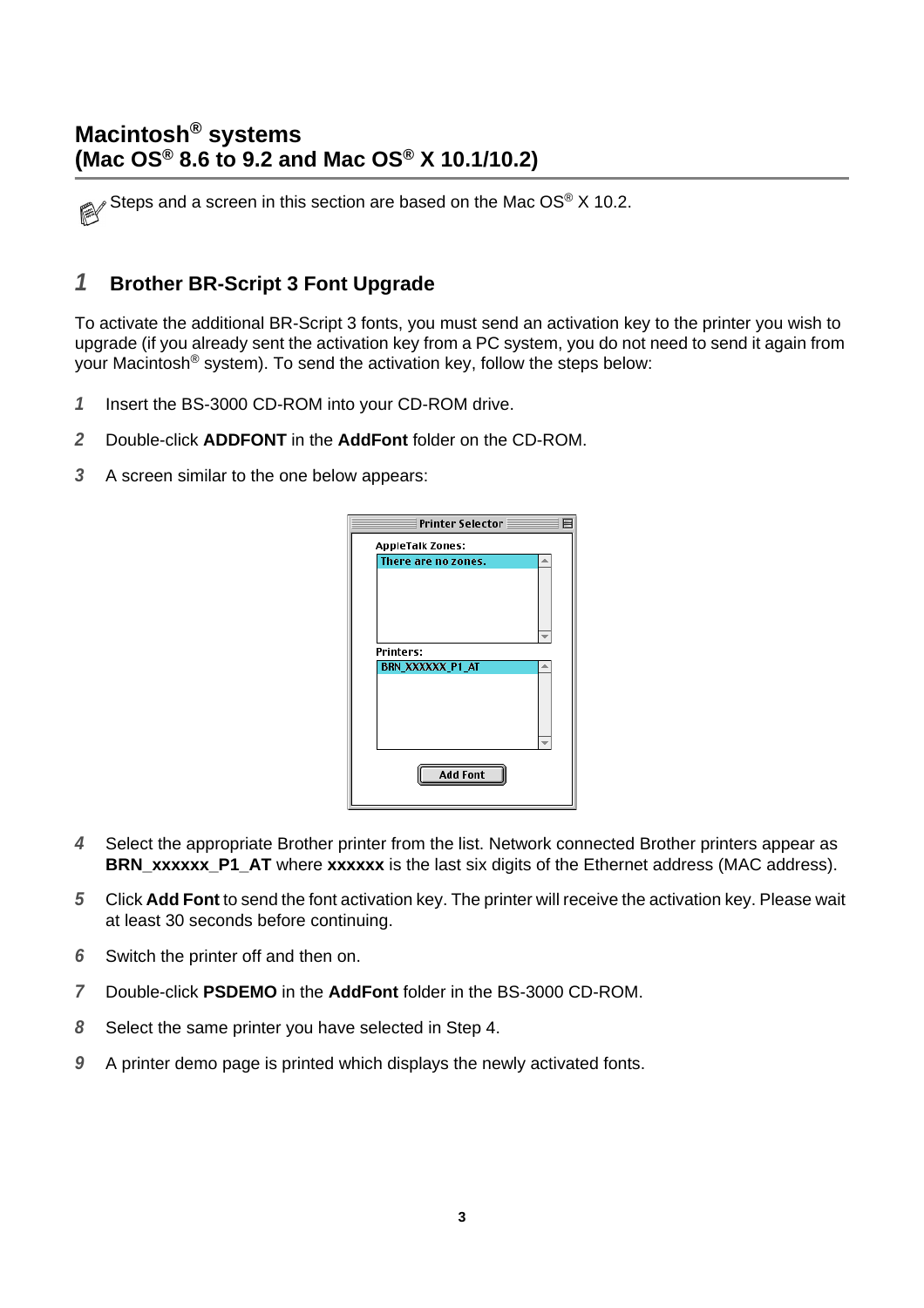### **2 Install the BR-Script 3 PPD File**

Now that the internal printer fonts are activated, you must install the BR-Script 3 PPD file onto your computer. This updated driver file will allow you to select the newly installed fonts from your Macintosh® applications.

**1** Insert the BS-3000 CD-ROM into your CD-ROM drive.

#### **For Mac OS® 8.6 to 9.2 users:**

- **2** Open the **OS9** folder and open your language folder.
- **3** Run the **BR-Script PPD** Installer.
- **4** Follow the instructions on the screen.

### **For Mac OS® X 10.1/10.2 users:**

- **2** Open the **OSX** folder.
- **3** Run the **Brother PPD.pkg** file.
- **4** Follow the instructions on the screen

# **3 Install the TrueType® Fonts**

The BS-3000 CD-ROM also contains the fonts in a TrueType<sup>®</sup> format. The TrueType<sup>®</sup> fonts can be used by Macintosh<sup>®</sup> applications. By installing the TrueType<sup>®</sup> fonts you are able to see how the document you are working on will appear on the printed page, as the TrueType® screen fonts accurately represent the fonts that are stored within the printer.

- **1** Close all open Applications.
- **2** Open the **Screen Fonts** folder in the BS-3000 CD-ROM.
- **3** Click **Edit** and then **Select All** to select all the fonts.

### **For Mac OS® 8.6 to 9.2 users:**

- **4** Drag and drop the fonts you selected into the **System** folder.
- **5** When the message asking you to put the fonts into the **Fonts** folder appears, click **OK**.

#### **For Mac OS® X 10.1/10.2 users:**

**4** Drag and drop the fonts you selected into the **Library** / **Fonts** folder.